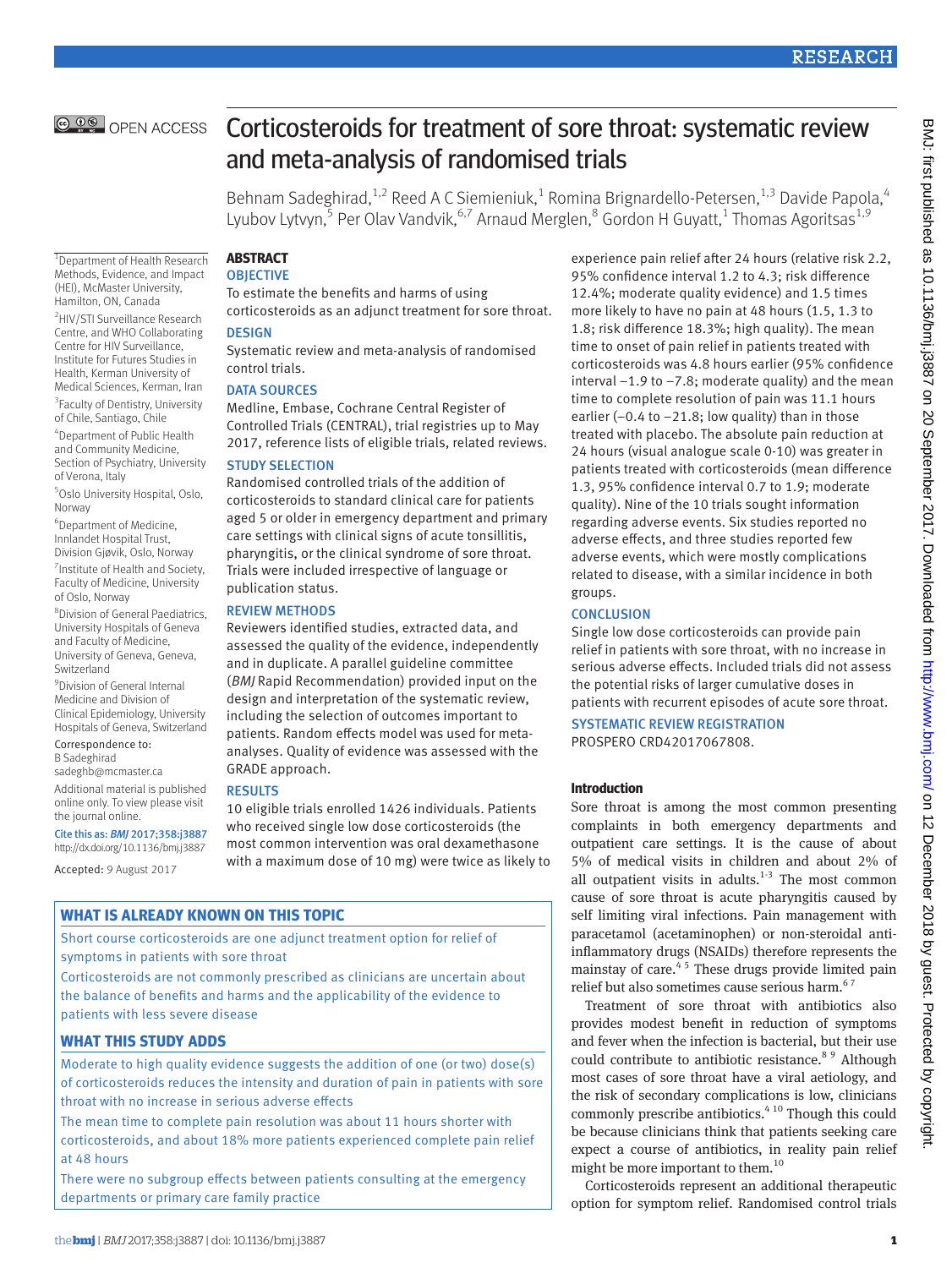suggest that a short course of low-to-moderate dose corticosteroids probably provides symptomatic benefit to patients with sore throat. $11-14}$  Despite this evidence, clinicians do not commonly use steroids. Reasons might include uncertain applicability of the evidence to patients with less severe disease, as the initial studies enrolled only patients with severe sore throat presenting to emergency departments, almost all of whom received antibiotics.

This systematic review is part of the BMJ Rapid Recommendations project, a collaborative effort from the MAGIC research and innovation programme (www. magicproject.org) and BMJ. The aim of the project is to respond to new potentially practice changing evidence and provide a trustworthy practice guideline in a timely manner.<sup>15</sup> In this case, the stimulus was the recent TOAST (Treatment Options without Antibiotics for Sore Throat) trial, which randomised over 500 patients with sore throat presenting to their primary care clinician who were not initially prescribed antibiotics; the TOAST authors reported beneficial effects of corticosteroids.<sup>16</sup> In the light of this new potentially practice changing evidence, we updated the latest Cochrane review<sup>12</sup> dealing with the effectiveness and safety of corticosteroids as an adjunct treatment for sore throat in addition to standard care compared with standard care alone. This systematic review informed the parallel guideline published in a multilayered electronic format on  $bmi$ .com<sup>17</sup> and MAGICapp (https://www.magicapp.org/goto/guideline/JjXYAL/ section/j79pvn).

### **Methods**

## Guideline panel and patient involvement

According to the BMJ Rapid Recommendations process,15 a guideline panel provided critical oversight to the review and identified populations, subgroups, and outcomes of interest. The panel included clinicians, methodologists, and patients with experience of sore throat. Patients received personal training and support to optimise contributions throughout the guideline development process. The patients on the panel led the interpretation of the results based on what they expected the typical patient values and preferences to be, as well as the variation between patients. Five patient representatives were full members of the guideline panel and contributed to the selection and prioritisation of outcomes, values and preferences assessments, and critical feedback to the protocol for the systematic review and the BMJ Rapid Recommendations manuscript.

#### Search strategy

We searched Medline, Embase, and the Cochrane Central Register of Controlled Trials (CENTRAL) for relevant published randomised controlled trials based on the strategy reported in the most recent Cochrane systematic review, $^{12}$  modified under the guidance of a research librarian (appendix 1). We limited the search from 1 January 2010, which included a two month overlap with the previous Cochrane review search, $12$ 

to 1 May 2017. There were no language restrictions. We reviewed reference lists from eligible new trials and related reviews for additional eligible trials and searched ClinicalTrials.gov for ongoing or unpublished trials and for additional data from published trials.

#### Study selection

Reviewers (BS, RACS, DP, RBP) independently and in duplicate screened the titles and abstracts of all identified studies using a priori selection criteria. Subsequently, the samereviewersindependently assessed eligibility of the full texts of potentially eligible studies. Reviewers resolved discrepancies through discussion or, if needed, by adjudication from a third reviewer.

We included randomised controlled trials that compared corticosteroids with standard of care or placebo and enrolled adults and/or children aged 5 and over in emergency departments and primary care settings with a clinical syndrome of sore throat (painful throat, odynophagia, or pharyngitis).

We excluded studies of participants who were admitted to hospital or immunocompromised and those with infectious mononucleosis, sore throat after any surgery or intubation (postoperative sore throat), gastroesophageal reflux disease, croup, or peritonsillar abscess. We also excluded studies that enrolled children aged under 5 because they would not be able to provide trustworthy outcome measurements, especially for self reported pain.

Our outcomes of interest were complete resolution of pain at 24 and 48 hours; mean time to onset of pain relief; mean time to complete resolution of pain; absolute reduction of pain at 24 hours; duration of bad/non-tolerable symptoms (such as problems for eating, drinking, swallowing); recurrence/relapse of symptoms; days missed from school or work; need for antibiotics; and rate of adverse events related to treatment. We included any adverse events reported by the authors.

#### Data abstraction and risk of bias assessment

Reviewers extracted the following data, independently and in duplicate: general study information (authors, publication year, and study location); study population details (sample size, age, diagnosis, and percentage of participants with confirmed group A β haemolytic streptococcus (GAS) pharyngitis or culture positive for bacterial pathogens); setting (primary care versus hospital emergency department); details on the intervention and comparison (for example, type, form, duration, and dose of corticosteroids; type of control group); co-interventions (proportion of participants who received antibiotics and/or analgesics); and outcomes as listed above.

In randomised controlled trials with more than two arms, we extracted data from the arm closest to a single dose regimen or data from the arm that received corticosteroid as adjunct treatment to standard of care rather than instead of standard of care. In trials with data for both oral and parenteral corticosteroids, we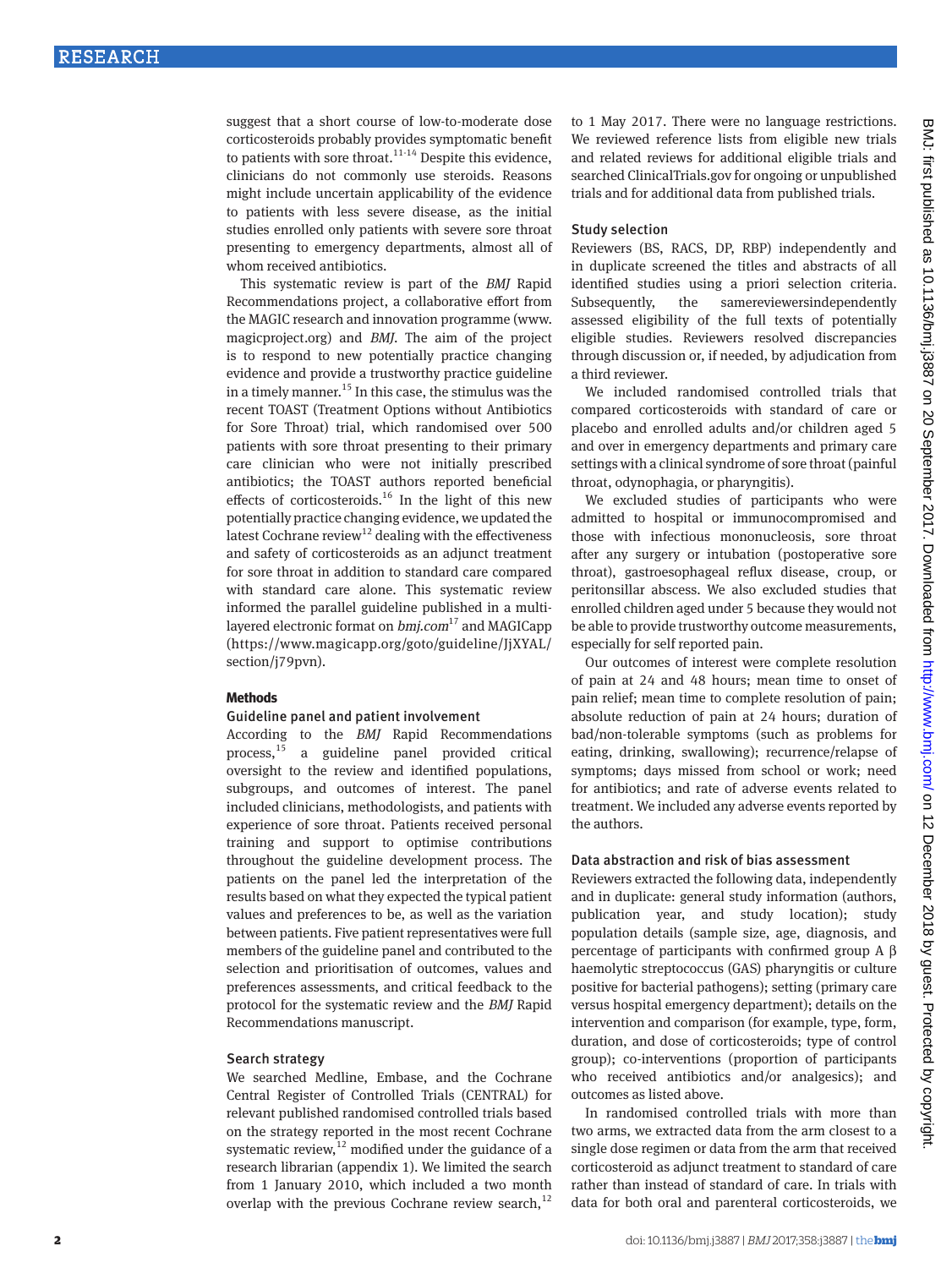used oral data for the main analysis and intramuscular data for the appropriate subgroup analysis.

Two reviewers independently assessed risk of bias using the modified Cochrane risk of bias instrument,  $^{18}$   $^{19}$ which deals with random sequence generation; allocation concealment; blinding of study participants, healthcare providers, and outcome assessors; incomplete outcome data; and other potential sources of bias. Reviewers classified studies at high risk of bias when they had rated at least one item as high risk of bias.

To assess the quality of evidence, we used the GRADE (Grading of Recommendations, Assessment, Development, and Evaluation) approach that classifies evidence as high, moderate, low, or very low quality based on considerations of risk of bias, consistency, directness, precision, and publication bias. $20$  We resolved disagreements between reviewers in data extraction and assessments of risk of bias or quality of evidence by discussion and, if needed, by third party adjudication. We used the MAGICapp platform to generate the GRADE summary of findings table.

#### Data synthesis and statistical methods

For continuous outcomes, we calculated the mean difference and its corresponding 95% confidence interval. For dichotomous outcomes, we calculated the relative risk and its corresponding 95% confidence interval and determined the absolute effect by multiplying the relative risk and its confidence interval with the estimated baseline risk. The median of the placebo group of included randomised controlled trials provided the baseline risk.

Statistical heterogeneity was determined with the Q statistic and I<sup>2</sup>. We used the DerSimonian-Laird random effects model for the meta-analysis of all outcomes. Regardless of the observed statistical heterogeneity, we conducted the following prespecified subgroup analyses when each subgroup was represented by at least two studies: age (children v adults), postulating a larger effect in adults; route of administration of corticosteroids (oral v parenteral), postulating a larger effect for parenteral; presence or absence of positive results on culture for a bacterial pathogen or direct antigen test for group A β haemolytic streptococcus, postulating a larger effect in patients with positive test results; initial setting (emergency departments <sup>v</sup> family practice), postulating a larger effect in patients consulting the emergency department; and place of subsequent care (admitted to hospital *v* outpatient), postulating a larger effect among the patients admitted. For subgroup analysis, we tested for interaction using a  $\chi^2$  significance test.<sup>21</sup> We planned to examine publication bias using funnel plots for outcomes for which data from 10 or more studies were available.<sup>22</sup> Data were analysed with STATA software (version 14.2, TX, USA).

# Patient involvement

Five patient representatives were full members of the guideline panel, and contributed to the selection and prioritisation of outcomes, values and preferences assessments, and critical feedback to the protocol for the systematic review and the BMJ Rapid Recommendations manuscript.

# **Results**

## Description of included studies

We identified 2349 titles and abstracts through our literature search, of which 46 were potentially eligible and 36 were excluded (19 were not randomised trials; 14 had no patients with sore throat/acute pharyngitis; in three corticosteroids were not among the interventions or were not compared with a placebo/ usual care). Figure 1 shows the details of study selection process.

The 10 randomised controlled trials that proved eligible enrolled 1426 individuals. Eight studies recruited patients from hospital emergency departments<sup>23-30</sup> and two from primary care.<sup>16 31</sup> Three studies enrolled children,  $27-29$  six studies enrolled adults,16 24-26 30 31 and one study included both children and adults. $^{23}$  Oral dexamethasone (single dose of 10 mg for adults and 0.6 mg/kg, maximum 10 mg for children) was the most common intervention (five studies) followed by single dose intramuscular injection of dexamethasone (three studies). All patients in three trials received both antibiotics and analgesics as the usual care<sup>25 26 30</sup>; in two trials, all patients received antibiotics, while analgesics were prescribed at the physician's discretion.<sup>23, 24</sup> In the five remaining trials, patients in usual care group received antibiotics or analgesics at the physician's discretion.<sup>16 27-29 31</sup> Table 1 presents study details.

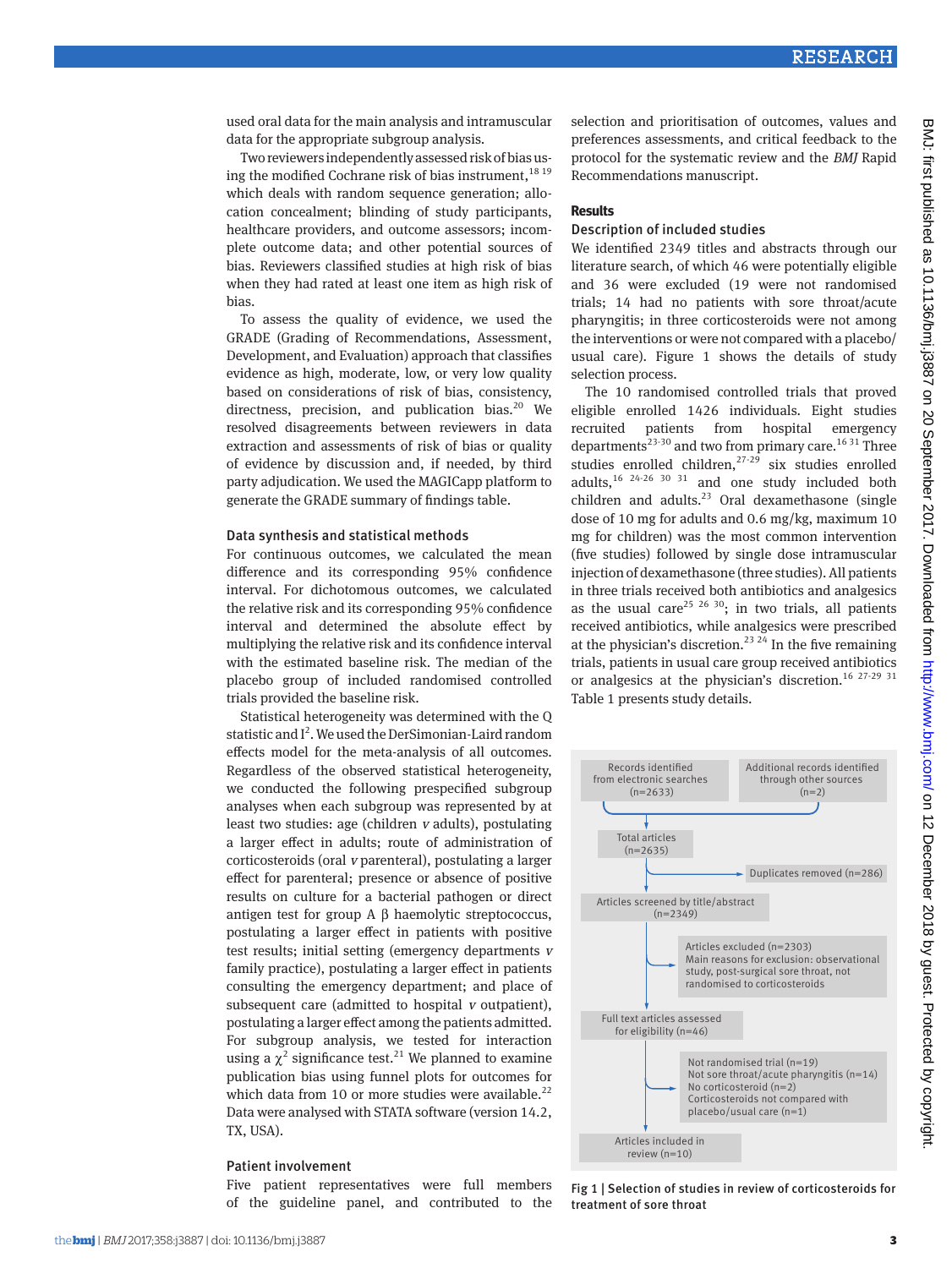|                                                                                                                                       |                 |             |                     |                            |                         | Table 1   Characteristics of studies included in systematic review of corticosteroids for treatment of sore throat |                                                      |                         |                         |                         |                         |
|---------------------------------------------------------------------------------------------------------------------------------------|-----------------|-------------|---------------------|----------------------------|-------------------------|--------------------------------------------------------------------------------------------------------------------|------------------------------------------------------|-------------------------|-------------------------|-------------------------|-------------------------|
|                                                                                                                                       |                 |             |                     | No randomised              | Pathogen                |                                                                                                                    |                                                      | Antibiotic use (%)      |                         | Analgesicuse (%)        |                         |
| Study                                                                                                                                 | Setting         | Population  | Mean age<br>(years) | (intervention/<br>control) | positive*<br>(%)        | Type of steroid                                                                                                    | Dose and duration                                    | Intervention            | Control                 | Intervention            | Control                 |
| Hayward, 2017 <sup>16</sup>                                                                                                           | Primary<br>care | Adults      | 34.0                | 293/283                    | 14.9                    | Dexamethasone (oral)                                                                                               | 10 mg, single dose                                   | 39.9                    | 39.0                    | 77.1                    | 78.9                    |
| Tasar, 2008 <sup>30</sup>                                                                                                             | $\Omega$        | Adults      | 31.3                | 31/42                      | $\frac{\alpha}{\alpha}$ | Dexamethasone (IM)                                                                                                 | 8 mg, single dose                                    | 100                     | 100                     | 100                     | 100                     |
| Niland, 2006 <sup>29</sup>                                                                                                            | $\Omega$        | Children    | 7.7 <sup>†</sup>    | 30/30                      | 100.0                   | Dexamethasone (oral)                                                                                               | 0.6 $mg/kg$ , max 10 mg,<br>single dose              | $\frac{\alpha}{\alpha}$ | $\frac{\alpha}{\alpha}$ | $\frac{\alpha}{\alpha}$ | $\frac{\alpha}{\alpha}$ |
| Olympia, 2005 <sup>28</sup>                                                                                                           | $\Omega$        | Children    | 11.9                | 75/75                      | 55.2                    | Dexamethasone (oral)                                                                                               | 0.6 $mg/kg$ , max 10 mg,<br>single dose              | 47.1                    | 63.0                    | 35.1                    | 41.2                    |
| Kiderman, 2005 <sup>31</sup>                                                                                                          | Primary<br>care | Adults      | 33.9                | 40/39                      | 57.5                    | Prednisone (oral)                                                                                                  | $(100%)$ or for 2 days $(50%)$<br>60 mg, single dose | 51.4                    | 63.2                    | $\frac{\alpha}{2}$      | $\frac{\alpha}{2}$      |
| Bulloch, 2003 <sup>27</sup>                                                                                                           | $\Omega$        | Children    | 9.7                 | 92/92                      | 46.2                    | Dexamethasone (oral)                                                                                               | 0.6 $mg/kg$ , max 10 mg,<br>single dose              | 48.9                    | 43.5                    | $\frac{\alpha}{\alpha}$ | $\frac{\alpha}{2}$      |
| Ahn, 2003 <sup>26</sup>                                                                                                               | $\Omega$        | Adults      | 35.3                | 36/36                      | 45.0                    | Dexamethasone (oral)                                                                                               | 5 mg for 2 days                                      | 100                     | 100                     | 100                     | 100                     |
| Wei, 2002 <sup>25</sup>                                                                                                               | $\Omega$        | Adults      | 28.1                | 42/38                      | 39.0                    | Dexamethasone (oral and IM)                                                                                        | 10 mg, single dose                                   | 100                     | 100                     | 100                     | 100                     |
| Marvez-Valls, 1998 <sup>24</sup>                                                                                                      | $\Xi$           | Adults      | 29.2                | 46/46                      | 53.26                   | Betamethasone (IM)                                                                                                 | 8 mg/2 mL injection#,<br>single dose                 | 100                     | 100                     | $\frac{\alpha}{2}$      | $\frac{\alpha}{2}$      |
| O'Brien, 1993 <sup>23</sup>                                                                                                           | $\Omega$        | <b>Both</b> | 26.4                | 31/27                      | $\frac{\alpha}{2}$      | Dexamethasone (IM)                                                                                                 | 10 mg, single dose                                   | 100                     | 100                     | $\frac{\alpha}{2}$      | $\frac{\alpha}{2}$      |
| *Positive result on culture or rapid test for group A ß haemolytic streptococcus (GABHS)<br>ED=emergency department; NR=not reported. |                 |             |                     |                            |                         |                                                                                                                    |                                                      |                         |                         |                         |                         |

Among the included studies, four randomised controlled trials were at high risk of bias.<sup>23 24 26 28</sup> One study had issues in more than one category of risk.26 The three remaining studies had issues in concealment of the treatment allocation, incomplete outcome reporting, and blinding of outcome assessors. Appendix 2 summarises the risk of bias assessments.

Table 2 shows findings for all outcomes. Interactive tables summarising findings are available at https:// www.magicapp.org/goto/guideline/JjXYAL/section/ j79pvn

# Pain

In the five randomised controlled trials that reported complete resolution of symptoms at 24 hours,  $16$ <sup>25 29-31</sup> patients who received a single dose of corticosteroids were twice as likely to experience complete symptom resolution than placebo patients (relative risk 2.24, 95% confidence interval 1.17 to 4.29;  $I^2$ =69%, 22.4% <sup>v</sup> 10.0%; moderate quality evidence; fig 2, table 2). All studies reporting this outcome were at low risk of bias. Tests of interaction showed no evidence of any subgroup effect (table A in appendix 3).

In the four trials that reported complete resolution of pain at 48 hours,<sup>16 29-31</sup> patients treated with corticosteroids were 50% more likely to experience complete resolution (relative risk 1.48, 95% confidence interval 1.26 to 1.75;  $I^2 = 3\%$ , 60.8% v 42.5%; high quality; fig 3, table 2). These four studies were all at low risk of bias, and tests of interaction showed no evidence of any subgroup effect (table A in appendix 3).

In the eight studies that reported mean time to onset of pain relief,  $16\frac{23.28}{30}$  patients who received corticosteroids experienced onset of pain relief on average 4.8 hours earlier than those who received placebo (95% confidence interval −1.9 to −7.8; I<sup>2</sup>=78%; moderate quality; fig 4, table 2). We found no evidence of subgroup effect for this outcome (table A in appendix 3).

Time to complete resolution of pain was reported in six studies.<sup>16 23 24 27 28 30</sup> On average, patients receiving a single dose corticosteroid experienced complete resolution 11.1 hours earlier (95% confidence interval  $-0.4$  to  $-21.8$ ; I<sup>2</sup>=85%; low quality; fig 5, table 2). In our subgroup analysis, we found a significantly larger effect among those treated with intramuscular corticosteroids (mean difference −22.4 (95% confidence interval −27.3 to −17.5) and −1.5 (−12.6 to 9.5), for intramuscular and oral corticosteroids, respectively; P=0.001 for interaction); however, the effect modification is suggested by comparison between rather than within studies. We found no other subgroup effect (table B in appendix 3).

Meta-analysis from eight studies that assessed pain with a visual analogue scale (0=no pain, 10=maximum pain) at baseline and after 24 hours<sup>16 23-28 31</sup> showed a 1.3 points lower pain score among patients treated with corticosteroids compared with those treated with placebo at 24 hours (95% confidence interval 0.7 to 1.9;  $I^2$ =65%; moderate quality; fig 6, table 2). We

†Median (interquartile range 6-12). ‡Dose is best guess from US formularies.

t Median (interquartile range 6-12).<br>#Dose is best guess from US formular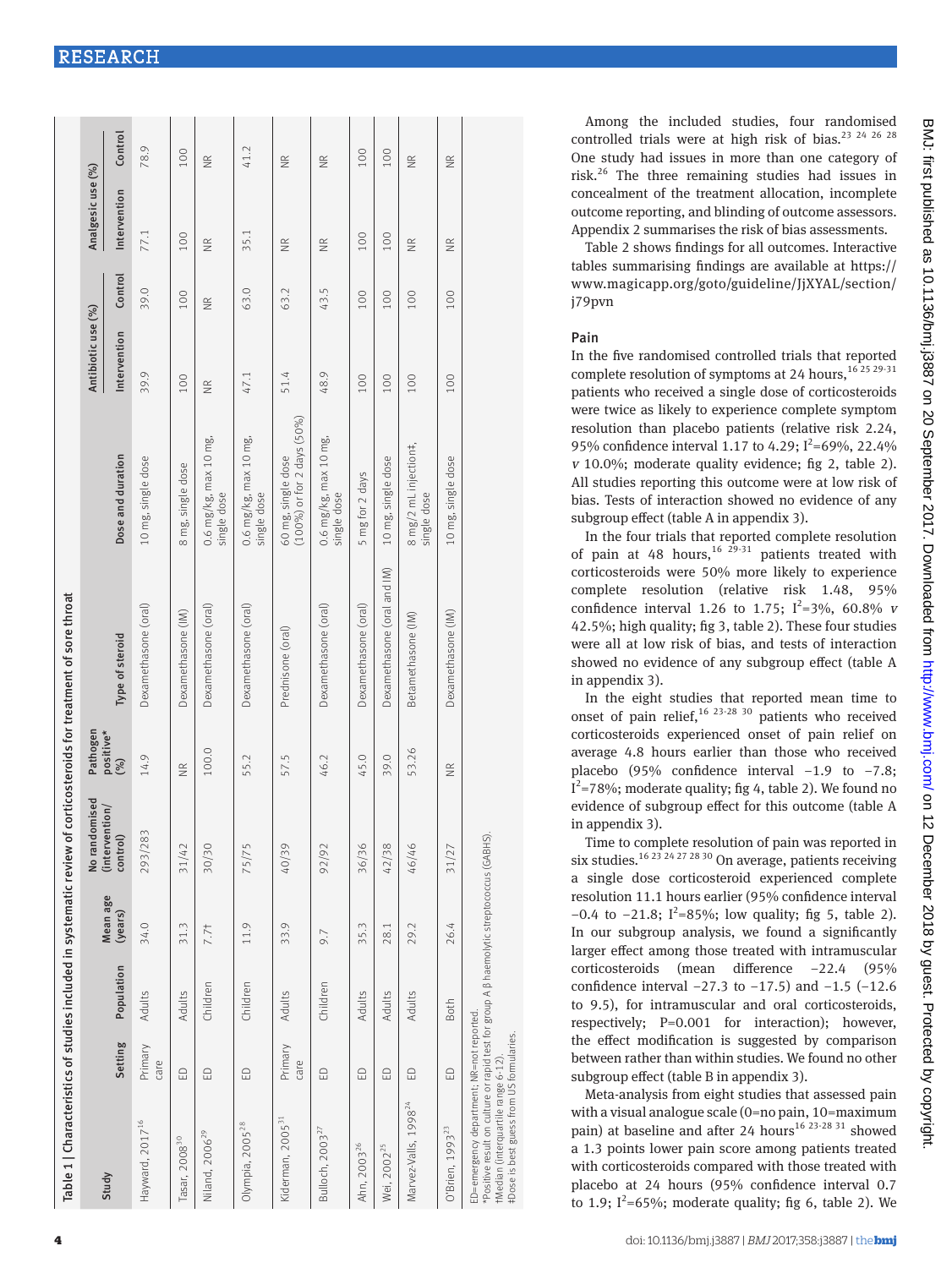|                                                        | Table 2   GRADE summary of findings for corticosteroids (intervention) versus no corticosteroids (control) in patients with sore throat |                                                                                                                                                                                                                                                                                                                                                                                          |                 |                                                                    |                                                                                                 |                                                                                                                                                                         |
|--------------------------------------------------------|-----------------------------------------------------------------------------------------------------------------------------------------|------------------------------------------------------------------------------------------------------------------------------------------------------------------------------------------------------------------------------------------------------------------------------------------------------------------------------------------------------------------------------------------|-----------------|--------------------------------------------------------------------|-------------------------------------------------------------------------------------------------|-------------------------------------------------------------------------------------------------------------------------------------------------------------------------|
| Outcome and                                            | Study results (95% CI)                                                                                                                  | Absolute effect estimates                                                                                                                                                                                                                                                                                                                                                                |                 |                                                                    | Quality of                                                                                      |                                                                                                                                                                         |
| timeframe                                              | and measurements                                                                                                                        | No corticosteroids                                                                                                                                                                                                                                                                                                                                                                       | Corticosteroids | Difference (95% CI)                                                | evidence                                                                                        | Summary                                                                                                                                                                 |
| Complete resolution<br>of pain at 24 hours             | Relative risk: 2.24 (1.17)<br>to 4.29). 1049 patients<br>in 5 studies                                                                   | 100/1000                                                                                                                                                                                                                                                                                                                                                                                 | 224/1000        | 124 more (17 more<br>to 329 more                                   | Moderate (in-<br>consistency and<br>imprecision)* $\uparrow \uparrow$                           | Corticosteroids probably<br>increase chance of com-<br>plete resolution of pain at<br>24 hours                                                                          |
| Complete resolution<br>of pain at 48 hours             | Relative risk: 1.48 (1.26<br>to 1.75). 1076 patients<br>in 4 studies                                                                    | 425/1000                                                                                                                                                                                                                                                                                                                                                                                 | 629/1000        | 204 more (111<br>more to 319 more)                                 | High‡                                                                                           | Corticosteroids increase<br>chance of complete resolu-<br>tion of pain at 48 hours                                                                                      |
| Recurrence/relapse<br>of symptoms                      | Relative risk: 0.52 (0.16<br>to 1.73). 372 patients in<br>3 studies                                                                     | 65/1000                                                                                                                                                                                                                                                                                                                                                                                  | 34/1000         | 31 fewer (55 fewer<br>to 47 more)                                  | Moderate (serious<br>imprecision) $\ddagger$ § 1                                                | Corticosteroids probably<br>have no important effect on<br>chance that symptoms recur                                                                                   |
| Antibiotics<br>prescription                            | Relative risk: 0.83 (0.61<br>to 1.13). 342 patients<br>in 1 study. Follow-up 28<br>days                                                 | 564/1000                                                                                                                                                                                                                                                                                                                                                                                 | 468/1000        | 96 fewer (220 fewer<br>to 73 more)                                 | Low (very serious<br>imprecision)**                                                             | Corticosteroids might<br>decrease chance of taking<br>antibiotics in patients given<br>prescription with instruc-<br>tions to take antibiotic if<br>unimproved or worse |
| Mean time to onset<br>of pain relief (hours)           | 907 patients in 8 studies                                                                                                               | 12.3 hours                                                                                                                                                                                                                                                                                                                                                                               | 7.4 hours       | 4.8 fewer (7.8 fewer<br>to 1.9 fewer)                              | Moderate (incon-<br>sistency and impre-<br>$cision$ + $+$ $+$ $+$ $§$ §                         | Corticosteroids probably<br>shorten the time until pain<br>starts to improve.                                                                                           |
| Mean time to<br>complete resolution<br>of pain (hours) | 720 patients in 6 studies                                                                                                               | 44.0 hours                                                                                                                                                                                                                                                                                                                                                                               | 33.0 hours      | 11.1 fewer (21.8)<br>fewer to 0.4 fewer)                           | Low (serious impre-<br>cision and inconsist-<br>ency) $\pm$ $\pm$ $\pm$ $\parallel$ $\parallel$ | Corticosteroids might short-<br>en duration of pain                                                                                                                     |
| Pain reduction<br>24 hours                             | Scale: high better. 1247<br>patients in 8 studies                                                                                       | Mean 3.3 hours                                                                                                                                                                                                                                                                                                                                                                           | Mean 4.6 hours  | 1.3 higher (0.7 high-<br>er to 1.9 higher)                         | Moderate (incon-<br>sistency and impre-<br>cision) ‡ † † ‡ ***                                  | Corticosteroids probably<br>reduce severity of pain at<br>24 hours                                                                                                      |
| Duration of bad/<br>non-tolerable<br>symptoms          |                                                                                                                                         | $\equiv$                                                                                                                                                                                                                                                                                                                                                                                 | $\equiv$        | 0(0 to 0)                                                          |                                                                                                 | No studies provided infor-<br>mation on this outcome                                                                                                                    |
| Days missed from<br>work or school                     | 181 patients in 2 studies.<br>Follow-up to 14 days                                                                                      | Two trials reported days missed from work/school. In Kiderman et<br>al, 22/40 (55%) in steroids group and 27/39 (69%) in placebo<br>group took time off work (relative risk 0.79, 95% CI 0.56 to 1.13).<br>Marvez-Valls et al reported average time patients in each arm<br>missed from work/school: average 0.4 (SD 1.4) days in interven-<br>mean difference 0.30 days, -0.28 to 0.88) |                 | tion group adults v and 0.7 (SD 1.4) days in placebo group adults; | Moderate (serious<br>imprecision and<br>some concerns of<br>risk of bias) +++ ##                | Corticosteroids probably<br>have no important effect<br>on days missed from work<br>or school                                                                           |
| Serious adverse<br>events                              | 808 patients in 3 studies.<br>Follow-up to 10 days                                                                                      | Few adverse effects reported in trials, mostly disease related<br>and control groups (see table 3)                                                                                                                                                                                                                                                                                       |                 | complications, and occurred with similar frequency in intervention | Moderate§§§                                                                                     | Corticosteroids probably do<br>not increase risk of adverse<br>events                                                                                                   |

\*Considerable heterogeneity (I<sup>2</sup>=69%). Not rated down because clinical inconsistency was deemed not important as all results of included studies have similar clinical implication. †Limits of confidence interval suggest small benefit in one extreme and benefit important to patients in other. Because imprecision is linked to inconsistency, certainty of evidence rated down by only one level.

‡Publication bias not tested because of small number of studies.

§Not rated down for risk of bias as one of three trials judged to be at high risk of bias from missing participant data.

¶Confidence interval suggests that corticosteroids increase chance of recurrence of symptoms in one extreme but decrease this chance in other extreme.

\*\*Confidence interval suggest that corticosteroids could largely reduce chance of taking antibiotics in one extreme but could slightly increase this chance in other extreme.

††Not rated down for risk of bias as equal number of trials judged to be at high and low risk of bias, but P value for test of interaction showed no difference between two estimates. ‡‡Large unexplained clinical and statistical inconsistency.

§§Confidence interval suggests small benefit in one extreme and benefit that some patients might consider important in other extreme. As this imprecision was result of inconsistency, certainty of evidence rated down by only one level.

¶¶Confidence interval suggests trivial benefit in one extreme and benefit that would be considered important by most patients in other extreme.<br>\*\*\*Confidence interval suggests small benefit in one extreme and benefit impor †††One study was at high risk of bias from concerns with regards to allocate concealment.

‡‡‡Studies showed that corticosteroids could increase days missed from school or work in one extreme but decrease them in other extreme.

§§§High risk of bias studies showed similar results as low risk of bias studies; however, high risk of selective outcome reporting was possible

found no evidence of subgroup effect for this outcome (table B in appendix 3).

To assess the possibility that there was selective reporting, we examined the magnitude of effect on the time to onset of pain relief, time to complete resolution of pain, and absolute pain reduction in studies that did and did not report resolution of pain at 24 and 48 hours. The magnitude of effect on the other pain outcomes was similar in both sets of studies, making selective reporting less likely (table C in appendix 3).

# Other outcomes

The authors of one study reported a possible decrease in the likelihood of receipt of antibiotics in patients treated with corticosteroids (relative risk 0.83, 95% confidence interval 0.61 to 1.13; moderate quality).<sup>16</sup> Three studies<sup>27 28 31</sup> suggested a possible lower risk of recurrence/relapse of the symptoms (0.52, 0.16to 1.73;  $I^2 = 23\%$ ; moderate quality, table D in appendix 3, table 2).

Kiderman and colleagues reported that 22/40 (55%) patients treated with corticosteroids and 27/39 (69%) taking placebo took time off work because of sore throat (relative risk 0.8, 95% confidence interval 0.6 to 1.1).<sup>31</sup> Marvez-Valls and colleagues reported that adult patients treated with corticosteroids missed an average of 0.4 (SD 1.4) days, whereas patients in the placebo arm missed an average of 0.7 (SD 1.4) days (mean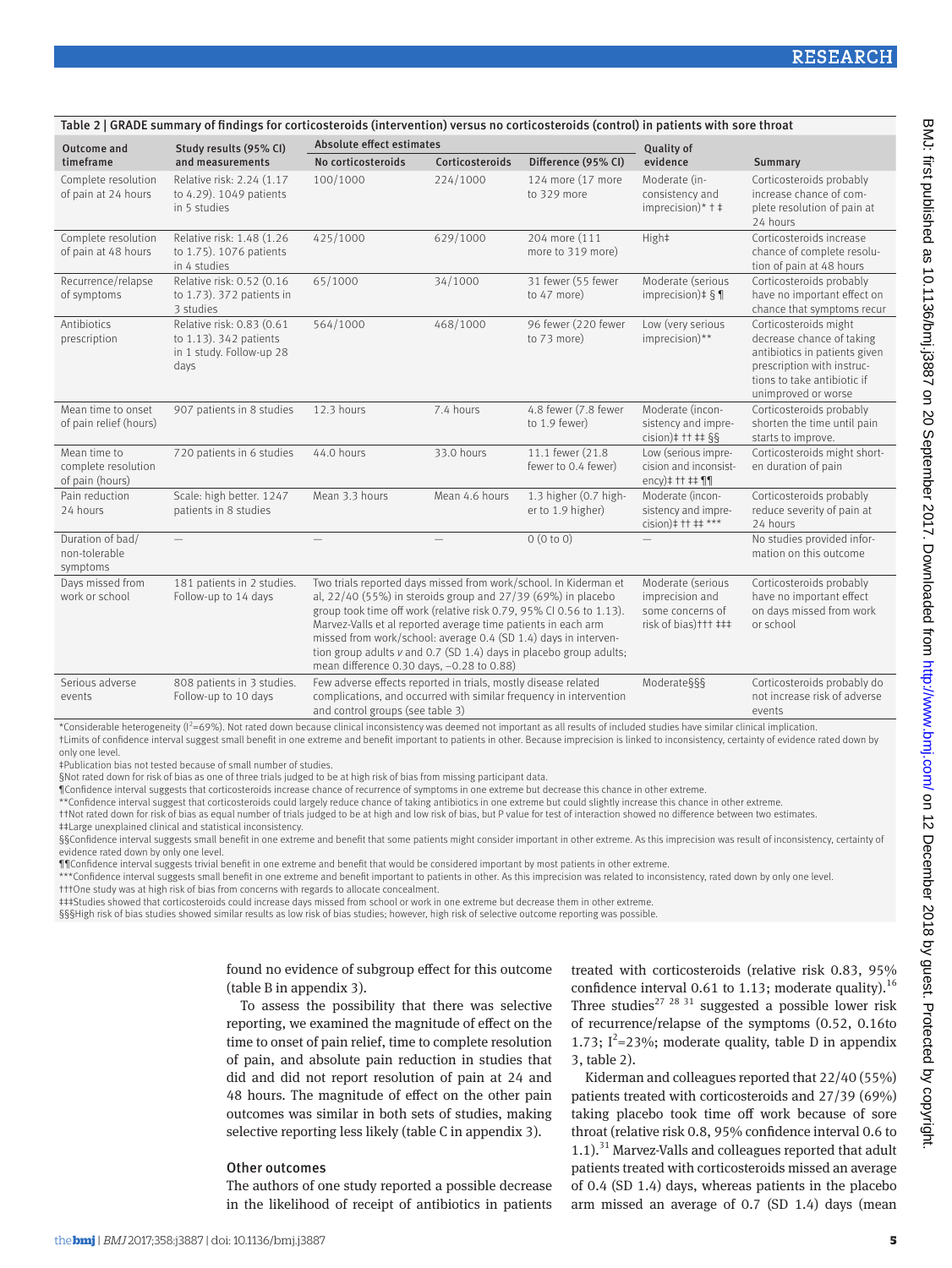



difference −0.3 days, 95% confidence interval −0.87 to 0.27).<sup>24</sup> None of the trials reported duration of bad/ non-tolerable symptoms.

All studies except one sought information on adverse effects using different methods including standardised questionnaire (two studies), open ended questions or diaries to capture self reported adverse events (five studies), or a checklist of complications (two studies). Table 3 provides details of adverse effects assessed and methods used for capturing them. Six studies reported no adverse effects, and three studies reported adverse events, in both steroids and comparator arms, which were mostly complications related to disease and occurred with similar frequency in the intervention and control groups (table 3). Hayward and colleagues reported two serious adverse events (admission to hospital for pharyngeal or peritonsillar abscess, tonsillitis, and pneumonia) in the corticosteroids group (0.7%) and three in the placebo group  $(1.1\%)$ .<sup>16</sup> Olympia and colleagues reported one out of the 57 (1.8%) children in the corticosteroids group and two out of the 68 (2.9%) children in the placebo group developed a peritonsillar abscess (moderate quality, table 2 and table  $3$ ).<sup>28</sup>

# **Discussion**

In patients with acute sore throat, there is primarily moderate to high quality evidence that one or two low doses of corticosteroids reduces the intensity and duration of pain—pain scores at 24 hours, complete resolution of pain at 24 and at 48 hours, time to onset of pain relief, and time to complete pain relief. In this review, results were consistent across studies and across all pain outcomes (table 2). The reduction in pain achieved was modest—for example, mean time to complete resolution of pain was about 11 hours shorter, and about 18% more patients had complete pain relief at 48 hours. At 24 hours, the mean improvement in



Fig 3 | Relative risk for complete resolution of pain at 48 hours for corticosteroid *v* placebo groups in review of treatment of sore throat. Pooled relative risk calculated by DerSimonian-Laird random effects model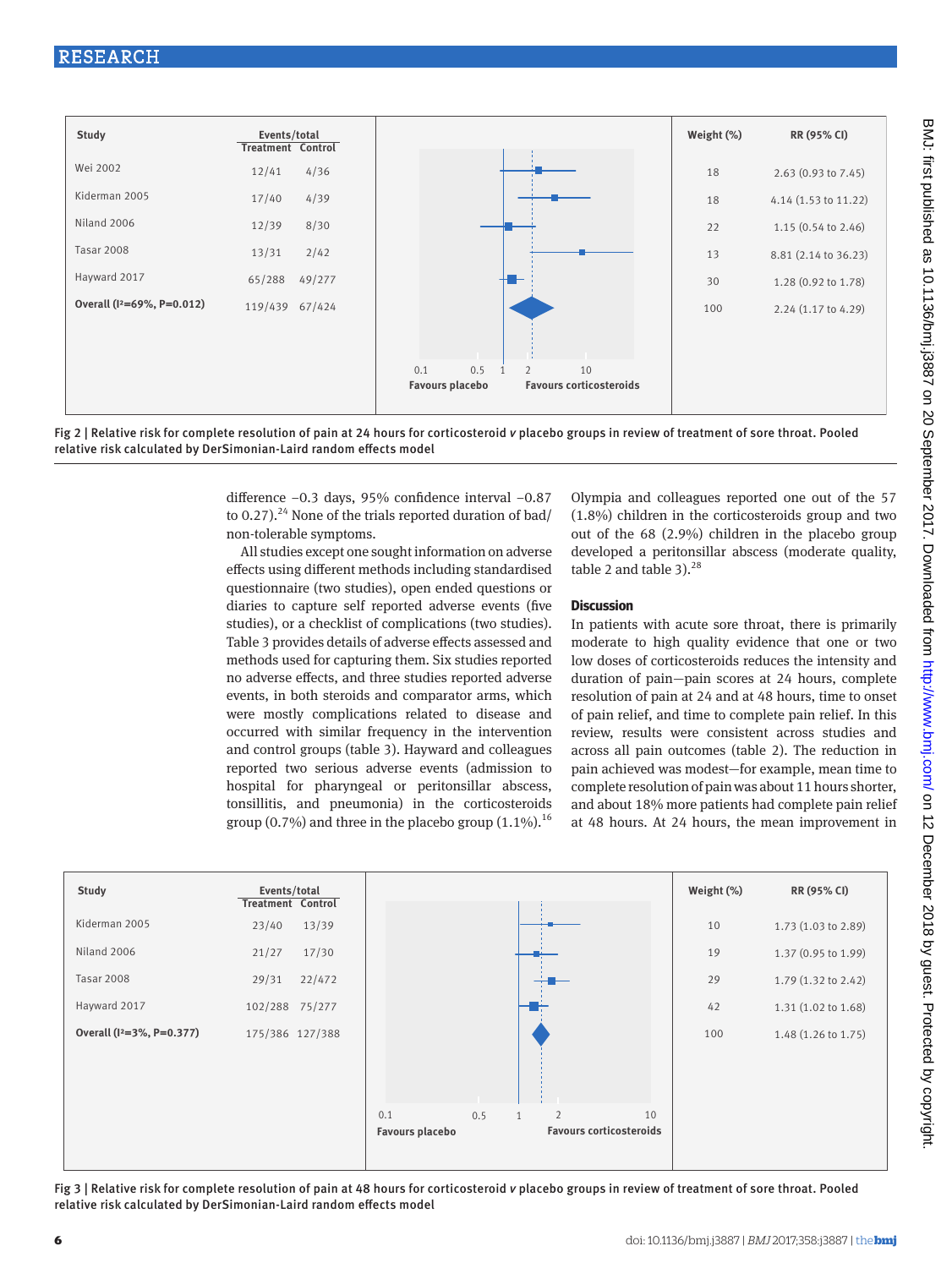

Fig 4 | Weighted mean difference in mean time to onset of pain relief (hours) between corticosteroids and placebo groups in review of treatment of sore throat. Pooled mean difference was calculated by DerSimonian-Laird random effects model

pain scores was about 13 mm on a visual analogue scale from 0 to 100 mm (with the minimal important difference being about 10 mm).<sup>32</sup> The relative effects were similar across severities, though patients with less severe sore throat had less absolute benefit from corticosteroids. The balance of benefits and harms therefore almost certainly depends on the severity of the patient's sore throat.

Whether corticosteroids reduce recurrence/relapse of symptoms, number of days missed from school or work, duration of bad/intolerable symptoms, or antibiotic use remains uncertain. Regarding the safety of the short courses and low doses of corticosteroids, studies reported few adverse effects, with no apparent increase in events in patients treated with corticosteroid.

# Strengths and limitations of study

Strengths of this review include explicit eligibility criteria; a comprehensive search developed with a research librarian; duplicate assessment of eligibility, risk of bias, and data abstraction; consideration of all outcomes important to patients; consideration of selective reporting bias; consideration of possible subgroup effects; and rigorous use of the GRADE approach to rate quality of evidence. The limitations of our review have to do with the underlying evidence. Only three trials explicitly reported adverse events, and they did so inconsistently.16 25 28 We observed substantial statistical heterogeneity in some of the outcomes. We explored the source(s) of heterogeneity by subgroup analysis and rated down for inconsistency in GRADE assessments for outcomes with unexplained heterogeneity.



Fig 5 | Weighted mean difference in mean time to complete resolution of pain (hours) between corticosteroids and placebo groups in review of treatment of sore throat. Pooled mean difference calculated by DerSimonian-Laird random effects model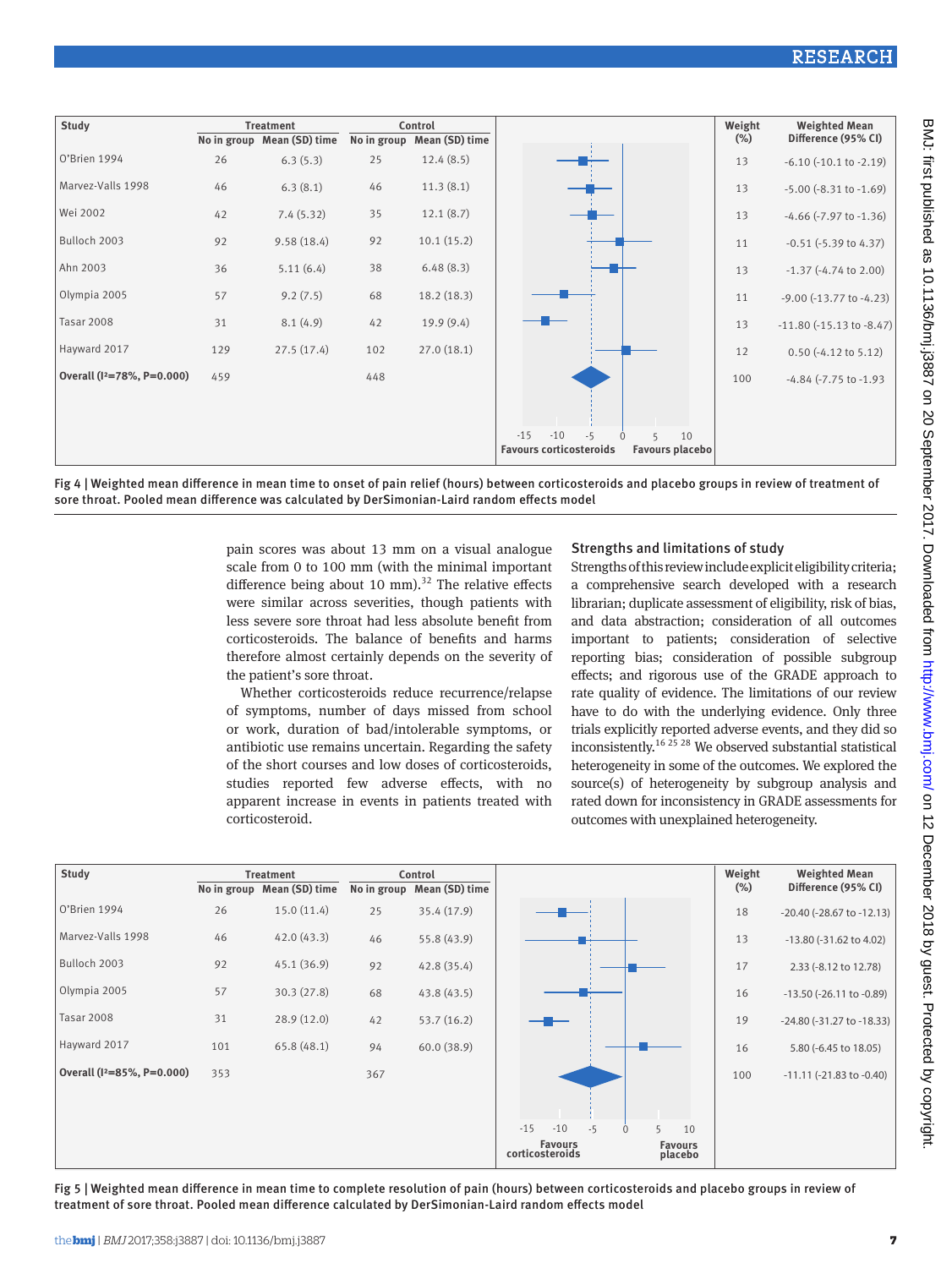

Fig 6 | Weighted mean difference in absolute reduction of pain at 24 hours (0-10; 0=no pain, 10=maximum pain) between corticosteroids and placebo groups in review of treatment of sore throat. Pooled mean difference calculated by DerSimonian-Laird random effects model

> In comparison with previous systematic reviews,  $1112$ we included two additional randomised controlled trials,<sup>16 26</sup> which almost doubled the number of participants. Results from our meta-analysis are consistent with previous findings that corticosteroids reduce pain at 48 hours and probably reduce other pain outcomes. In addition to enhanced precision with the additional studies, our meta-analysis adds to the

existing evidence in that we considered absolute in addition to relative effect measures, providing a clear picture of the magnitude of effect. $33$  In part because of input from the guideline panel, we considered additional outcomes that participating patients considered important, including risk of recurrence of symptoms, duration of bad/non-tolerable symptoms, need for antibiotics, and days missed from school or

|                       | Table 3   Summary of adverse event assessments among trials included in systematic review of corticosteroids for treatment of sore throat                                                                                                                                                                           |                                                                                                                                                 |                                                                                                                                                                                                                                         |  |  |  |
|-----------------------|---------------------------------------------------------------------------------------------------------------------------------------------------------------------------------------------------------------------------------------------------------------------------------------------------------------------|-------------------------------------------------------------------------------------------------------------------------------------------------|-----------------------------------------------------------------------------------------------------------------------------------------------------------------------------------------------------------------------------------------|--|--|--|
| Study                 | Methods used to assess adverse effects                                                                                                                                                                                                                                                                              | Adverse effects assessed*                                                                                                                       | Adverse effects reported                                                                                                                                                                                                                |  |  |  |
| O'Brien, 1993         | Standardised questionnaire                                                                                                                                                                                                                                                                                          | Nausea, vomiting, or diarrhoea                                                                                                                  | None reported                                                                                                                                                                                                                           |  |  |  |
| Marvez-Valls.<br>1998 | Self reported side effects at follow-up call                                                                                                                                                                                                                                                                        | Any adverse event                                                                                                                               | None reported                                                                                                                                                                                                                           |  |  |  |
| Wei, 2002             | Self reported side effects at follow-up call                                                                                                                                                                                                                                                                        | Any adverse event                                                                                                                               | 1 patient who received corticosteroids (3%)<br>reported hiccups                                                                                                                                                                         |  |  |  |
| Ahn, 2003             | Not reported                                                                                                                                                                                                                                                                                                        | Not reported                                                                                                                                    | None reported                                                                                                                                                                                                                           |  |  |  |
| Bulloch, 2003         | Checklist of complication at follow-up call                                                                                                                                                                                                                                                                         | Rash, joint pain, movement disorder,<br>persistent fever, or blood in urine or "cola<br>coloured" urine in past month, peritonsillar<br>abscess | None reported                                                                                                                                                                                                                           |  |  |  |
| Kiderman,<br>2005     | Not reported                                                                                                                                                                                                                                                                                                        | Any adverse event                                                                                                                               | None reported                                                                                                                                                                                                                           |  |  |  |
| Olympia, 2005         | Checklist of complication at daily follow-up calls                                                                                                                                                                                                                                                                  | Headache, nausea or vomiting, abdominal<br>pain, myalgia, mood changes, dizziness, and<br>swollen legs, peritonsillar abscess                   | 1/57 (1.8%) children in corticosteroids group<br>and 2/68 (2.9%) in control group developed<br>peritonsillar abscess. 3/57 (5.3%) children<br>in corticosteroid group and 2/68 (2.9%) in<br>placebo group were admitted for dehydration |  |  |  |
| Niland, 2006          | Patient completed diaries and by structured telephone<br>interviews                                                                                                                                                                                                                                                 | Headache, abdominal pain (Wong-Baker<br>FACES scale), fever, vomiting, and informa-<br>tion sought regarding additional medical<br>care         | Steroid treatment did not result in additional<br>patient adverse effects, symptom relapses, or<br>complications related to disease                                                                                                     |  |  |  |
| Tasar, 2008           | Self reported side effects at follow-up call                                                                                                                                                                                                                                                                        | Complications related to dexamethasone<br>and azithromycin                                                                                      | None reported                                                                                                                                                                                                                           |  |  |  |
| Hayward, 2017         | Attendance or telephone contact at any healthcare<br>facility (including GP clinic, urgent care clinic, emergency<br>department, or hospital admission) with symptoms or<br>complications associated with sore throat (defined as<br>direct suppurative complications or presentation with<br>sore throat symptoms) | Any adverse event                                                                                                                               | 2 serious adverse events (admissions for phar-<br>yngeal or peritonsillar abscess, tonsillitis, and<br>pneumonia) in corticosteroids group (0.7%)<br>and $3$ in placebo group $(1.1\%)$                                                 |  |  |  |

\*Reflect investigators' attempts not only to detect adverse effect attributable to steroids, but also treatment failures, relapses, and complications related to disease.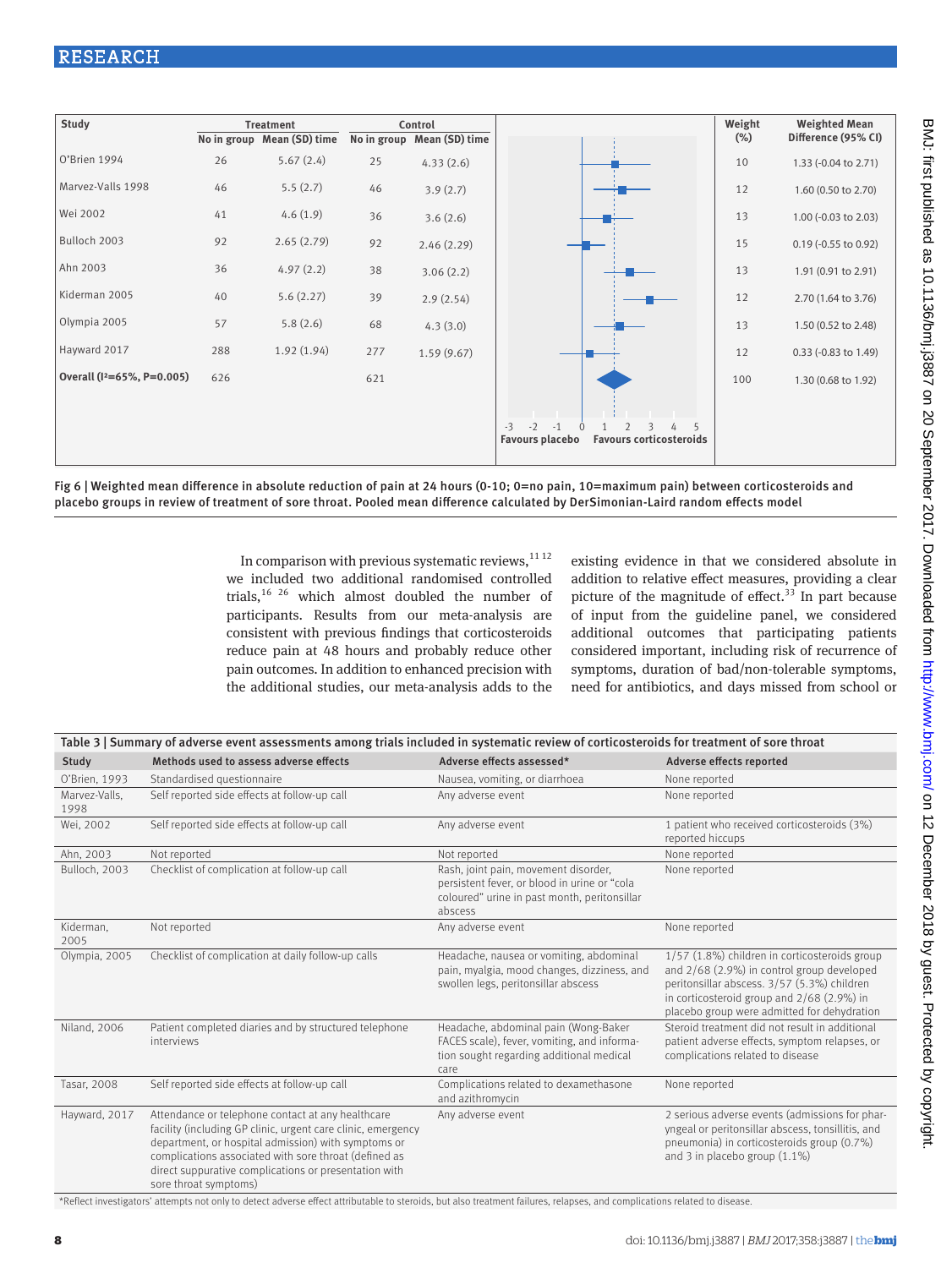work. An important additional contribution of the new evidence is that it extends the applicability beyond patients with severe sore throat treated with antibiotics for group A β haemolytic streptococcus pharyngitis in the emergency department, to a broader range of patients not treated with antibiotics.

We explored and were able to dismiss subgroup effects, with one exception: the reduction in mean time to complete resolution of pain was greater with intramuscular than with oral corticosteroids. The subgroup effect and its direction was specified a priori, the difference between subgroups was relatively large (about 21 hours), and chance seems an unlikely explanation (P<0.001). Credibility of the effect, however, is undermined<sup>34</sup> as the effect modification is suggested by comparison between rather than within studies, and we found no similar difference in any other outcome. In addition, the only randomised controlled trial that compared oral and intramuscular treatment with dexamethasone reported no significant difference in any outcome. $25$ 

The few serious adverse effects in the included trials occurred with similar frequency in the intervention and control groups, although some minor adverse effects reported by patients might not always have been noted. Potential adverse effects that appear later are more likely to occur after repeated use or are rare would not have been captured in the trials. Recent observational studies have raised the possibility of extremely rare but serious adverse effects after short courses of corticosteroids. $35$  The quality of this evidence is, for several reasons, low with respect to the current question. The studies used observational designs from large databases with suboptimal verification of diagnoses; serious confounding by indication raises the possibility that the association is a result of the underlying disease process (such as acute inflammation or exacerbation) rather than the corticosteroids themselves; and indirectness in that the doses used in the trials were lower and the duration of treatment was considerably shorter than the duration in the observational studies. Among children, a recent overview of reviews looked at evidence from 44 randomised controlled trials on conditions that required a short course of steroids (such as asthma, bronchiolitis, croup, wheeze, and pharyngitis/ tonsillitis) and reported no major adverse events.<sup>36</sup>

Despite previous evidence that corticosteroids might be beneficial, several groups and guidelines currently recommend against their routine use on the basis that evidence was applicable only to patients with severe pharyngitis who were also prescribed antibiotics in an emergency department.<sup>1 37 38</sup> The body of evidence now includes a broader representation of patients. The largest and most recent randomised controlled trial included 565 patients presenting to their general practitioner rather than an emergency department, and none of the patients initially received antibiotics.<sup>16</sup> We found no subgroup differences with respect to patient group: the evidence seems to apply equally to patients who did and did not receive antibiotics. The

evidence also seems to apply equally to patients with sore throat from group A β haemolytic streptococcus pharyngitis and some with sore throat negative for group A β haemolytic streptococcus.

In the five trials that reported co-interventions, about 80% of the participants received additional analgesics such as paracetamol and NSAIDs. Therefore, a single dose of corticosteroids seems to further reduce pain when used in combination with other analgesics. Although the benefits are relatively small, many patients are likely to consider them important. Patients with less severe sore throat, however, will obtain less absolute benefit from corticosteroids. Thus, the balance of benefits and harms almost certainly depends on the severity of the patient's sore throat. With available evidence suggesting that serious adverse effects are rare or absent, the addition of one or two doses of steroids to the symptomatic management of sore throat is likely to appeal to many patients. More high quality data would be helpful to fully understand the net balance of benefits and harms according to severity of symptoms, particularly in primary care settings.

Linked articles in this *BMJ* Rapid Recommendations cluster

• Aertgeerts B, Agoritsas T, Siemieniuk RAC, et al. Corticosteroids for sore throat: a clinical practice guideline. *BMJ* 2017;358:j4090 doi:10.1136/bmj. j4090

summary of the results from the Rapid Recommendation process

• Magic App (www.magicapp.org) expanded version of the results with multilayered recommendations, evidence summaries, and decision aids for use on all devices

We thank Rachel Couban, librarian at McMaster National Pain Centre Research, for her advice on the search strategies and members of the Rapid Recommendations panel for critical feedback on outcome and subgroup selection and manuscript feedbacks.

Contributors: BS and RACS contributed equally to this work. TA, RACS, POV, and GHG conceived the study idea. BS, RACS, RB-P, TA coordinated the systematic review. BS, RACS, and TA wrote the first draft of the manuscript. BS and LL designed the search strategy. BS, RACS, LL, DP, and RB-P screened abstracts and full texts. BS, RACS, RB-P, and DP acquired the data and judged risk of bias in the studies. BS performed the data analysis and is guarantor. All authors interpreted the data analysis and critically revised the manuscript.

Funding: This research received no specific grant from any funding agency in the public, commercial, or not-for-profit sectors.

Competing interests: All authors have completed the ICMJE uniform disclosure form and declare: no support from any organisation for the submitted work. RACS, AM, and GHG are members of the GRADE working group. There are no other relationships or activities that could appear to have influenced the submitted work.

Ethical approval: Not required.

Data sharing: All data are freely available within the appendices. No additional data available.

Transparency: The lead author affirms that the manuscript is an honest, accurate, and transparent account of the study being reported; that no important aspects of the study have been omitted; and that any discrepancies from the study as planned (and, if relevant, registered) have been explained.

This is an Open Access article distributed in accordance with the Creative Commons Attribution Non Commercial (CC BY-NC 4.0) license, which permits others to distribute, remix, adapt, build upon this work non-commercially, and license their derivative works on different